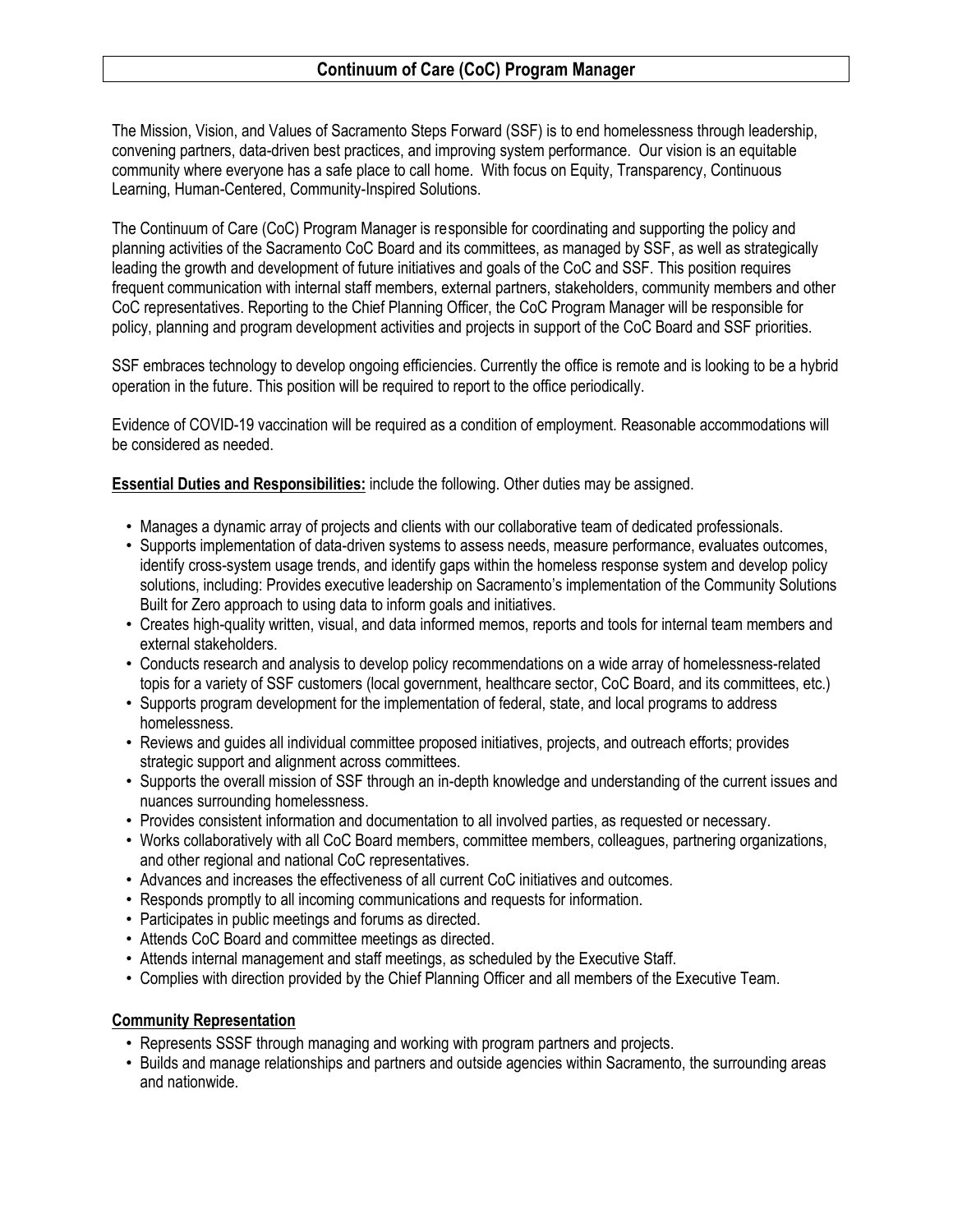### **Other Responsibilities**

- Regular, predictable attendance is required.
- Ability to get along and work effectively with others.

### **Ideal candidates will possess the following knowledge, skills and abilities:**

- Must be able to exercise excellent independent judgement.
- Experience working with Department of Housing and Urban Development (HUD) procedures and requirements.
- Ability to prioritize required workload.
- Respect for lived experience of homelessness.
- Familiarity with the local homelessness response system, including the network of providers and the types of services and housing options available, is preferred.
- Strong verbal and written communication skills, ensuring that all correspondences are written in a professional manner.
- Strong work ethic and ability to work independently.
- Exercises patience during all interactions.
- Works well under pressure to meet multiple, competing deadlines.
- Demonstrates professional and cooperative behavior with colleagues and supervisors at all times.
- Experience working with a large diverse workforce of people with different cultures, backgrounds, and opinions.
- Ethical leadership capabilities and commitment to promoting a healthy team environment.

### **Education and/or Experience:**

B.A or B.S required; Master's Degree in Public Policy, Nonprofit Management or Strategic Design and Management strongly preferred. At least 5 years of experience working in homeless services, with Department of Housing and Urban Development (HUD) funding streams, and/ or existing Continuum of Care required. Any questions regarding educational or experiential qualifications can be directed to the Chief Operating Officer.

## **Compensation and Benefits:**

Compensation range DOE. Full-time, exempt position with benefits; health, dental, and vision, 401k, accrued time off and paid holidays.

## **To Apply:**

If you qualify, please submit your application, cover letter and resume to [jobs@sacstepsforward.org;](mailto:jobs@sacstepsforward.org) once submitted we will be in contact with you. You will find the employment application [HERE.](https://nam11.safelinks.protection.outlook.com/?url=https%3A%2F%2Fsacramentostepsforward.org%2Fwp-content%2Fuploads%2F2022%2F05%2FApplication-for-Employment-Filable.pdf&data=05%7C01%7Ckkuchlenz%40sacstepsforward.org%7C2e8a2e24290b4ce874ab08da2e224b2b%7Cd028ae6fed514727bf3ae8fcab762035%7C1%7C0%7C637873022083239519%7CUnknown%7CTWFpbGZsb3d8eyJWIjoiMC4wLjAwMDAiLCJQIjoiV2luMzIiLCJBTiI6Ik1haWwiLCJXVCI6Mn0%3D%7C3000%7C%7C%7C&sdata=mkcAAitBoK4nrUCvNDY6J504lemkSeFbi0US3F6Mnvc%3D&reserved=0)

The positon will be open until filled. Please do not contact Sacramento Steps Forward Directly. No phone calls or personal visits will be accommodated without an appointment. Staffing and recruiting agency please do not respond.

Sacramento Steps Forward is committed to the principles of being an equal opportunity employer. Sacramento Steps Forward organizational policies, practices, programs, activities, and decisions regarding employment are not based on a person's race, color, sex, age, sexual orientation, gender identity, religion, national origin, disability, veteran status, parental status, housing status, or other protected status, in accordance with applicable law.

Sacramento Steps Forward is committed to the full inclusion of all qualified individuals. In keeping with our commitment, Sacramento Steps Forward will take the steps to assure that people with disabilities are provided reasonable accommodations. Accordingly, if reasonable accommodation is required to fully participate in the job